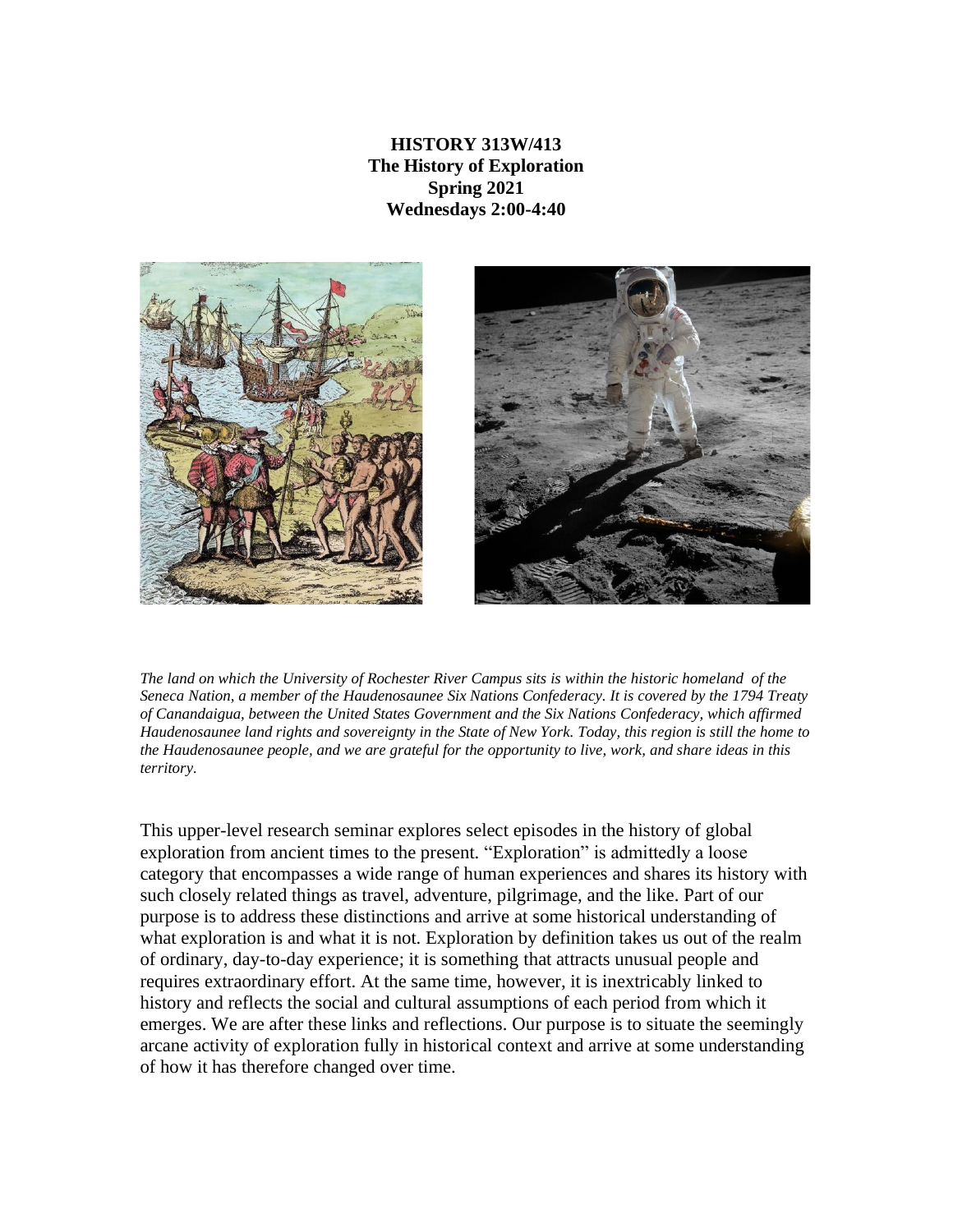Obviously, give so vast a subject as this we cannot aspire to anything like comprehensiveness. The assigned readings constitute a sampler meant to encourage deeper independent engagement with the subject. To this end, the main requirement of the seminar is a primary research paper on a relevant topic of each student's choosing and design. More about that in due course.

**Instructor:** Stewart Weaver, Department of History. Rush Rhees 368. 275-9348. [stewart.weaver@rochester.edu.](mailto:stewart.weaver@rochester.edu) Office Hours: by appointment.

**Books**: The following books are required and available for purchase at the new Barnes and Noble bookstore. You may also order them on line if you prefer, but **please note the specific publisher's editions***.* I would like everyone to be working with the same text.

Stewart Weaver, *Exploration: A Very Short Introduction* (Oxford Univ. Press) Marco Polo, *Travels* (Penguin Classics) Christopher Columbus, *The Four Voyages* (Penguin Classics) Alexander von Humboldt, *Personal Narrative* (Penguin Classics) Apsley Cherry-Gerrard, *The Worst Journey in the World* (1922)

Note that there will be many more reading assignments on Blackboard or on line as the syllabus indicates. Moreover, I reserve the right to improvise and adjust reading assignments as needed as the semester proceeds. The syllabus remains a work in progress.

#### **Course Requirements**:

- 1. consistent reading, attendance, and class participation (30%)
- 2. 8 (out of a possible 10) short critical responses to the assigned reading, due on the day of discussion (20%)

3. 15-20 page (HIS 326W) or 20-25 page (HIS 426) final research paper, due no later than Friday, May 7 (50%). Proposal and Bibliography due March 31

**A Note on the Papers:** All papers for this class must be written in stylistic and editorial conformity with *The Chicago Manual of Style*. For an excellent writing manual that is consistent with Chicago style, see Kate L. Turabian, *A Manual for Writers of Research Papers, Theses, and Dissertations*. For a guide that is particular to writing history papers, see William Kelleher Storey, *Writing History: A Guide for Students*. I am of course available myself at all times for help with writing, as are the consultants at the College Writing and Speaking Center in Rush Rhees Library. See <http://writing.rochester.edu/help/index.html>

**Statement regarding academic honesty:** All students in this class will be expected to be familiar with and abide by the principles of academic honesty as laid down by the College of Arts and Science's academic honesty policy. For the full articulation of this policy (including the consequences of its violation), see [http://www.rochester.edu/college/honesty.](http://www.rochester.edu/college/honesty)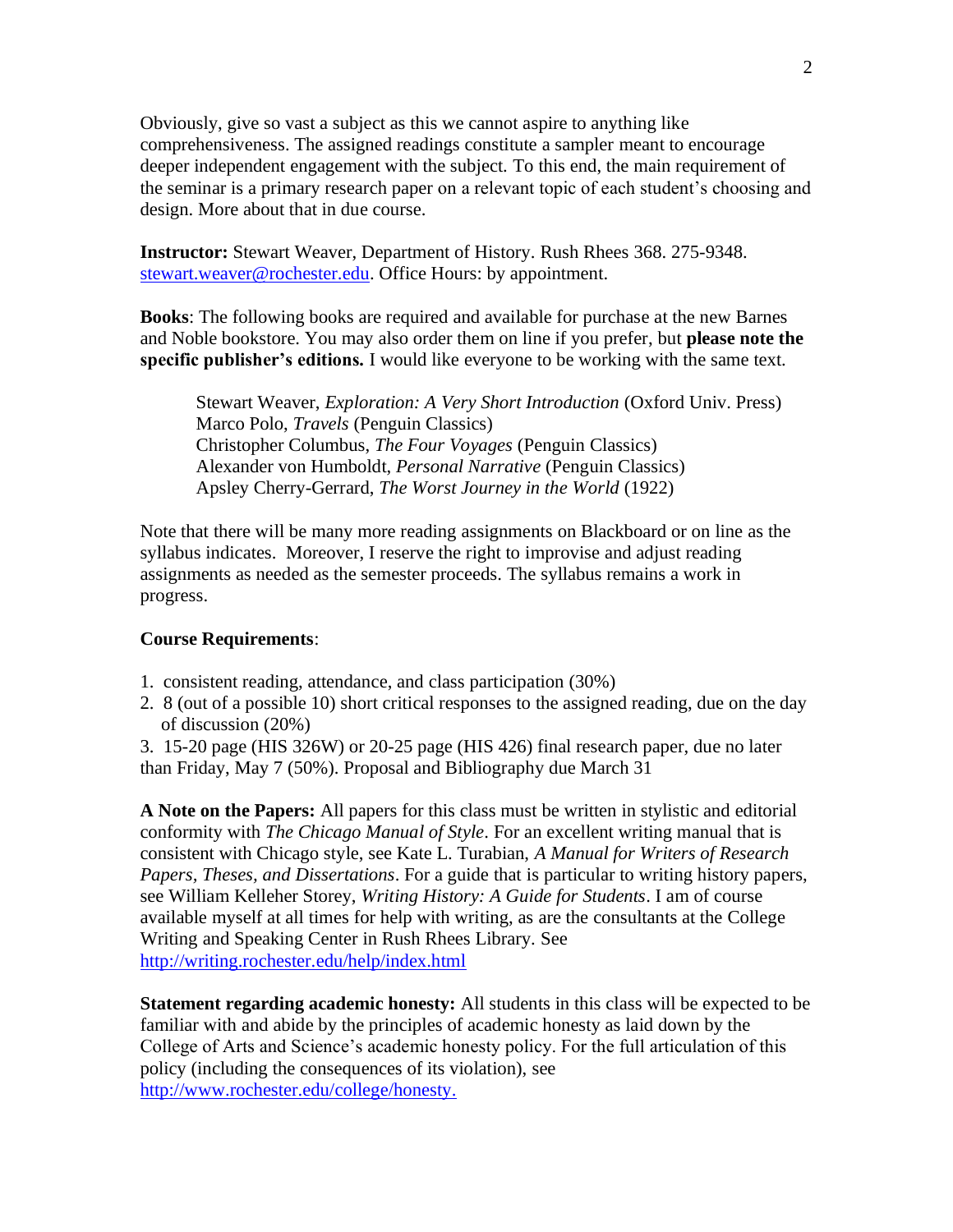**Statement regarding credit hours:** The College's credit hour policy on undergraduate courses is to award 4 credit hours for courses that meet for the equivalent of 3 periods of 50 minutes each week. Students enrolled in HIS 229/W are expected to devote at least one hour each week to reading and research outside of class time.

**Statement regarding disability services:** The University of Rochester respects and welcomes students of all backgrounds and abilities. In the event you encounter any barrier(s) to full participation in this course due to the impact of disability, please contact the Office of Disability Resources. The access coordinators in the Office of Disability Resources can meet with you to discuss the barriers you are experiencing and explain the eligibility process for establishing academic accommodations. You can reach the Office of Disability Resources at: disability@rochester.edu; (585) 276-5075.

### **Statements regarding virtual classroom etiquette/procedures:**

- **\*** As always, be **on time**, even in virtual space.
- \* keep your **microphone muted** when not speaking, please.

**\* Cameras:** Given our current learning situation and the need for this class to be virtual we need to create a sense of a community in any way we can. One way to achieve it is to **turn our cameras on during class discussions**--a simple way to make us all feel like we are part of the group. I do not want, however, to require this as a policy for a number of reasons. I will simply ask you to keep your camera on whenever possible. If you need to turn it off occasionally or keep it off permanently, please let me know. And **please** do not turn your camera off and leave. Nothing is more discouraging to an instructor than to be speaking to an empty zoom chamber. I will remember it.

## *I will not be recording the class and ask you to please not to record anything without the explicit permissions of all students.*

\* **Setting:** Please find the best setting for our class meetings (e.g., quiet, private, preferably NOT in your bed, etc.), one that will help you stay focused and engaged. Once again, I encourage you to give some thought to where you want to be and identify the best available options. But this said, I understand and fully accept the limitations many of you/us will be facing. If you need to discuss the issue of setting with me, feel free to do so.

**\* Participation:** This course depends on interactive lectures, presentations, class discussions, and written assignments that feed off our weekly readings. For you to learn, you need to participate consistently and stay current on all meetings and readings. **Class attendance, therefore, is mandatory to your best capacity.** That said, I recognize that we live in an unpredictable world right now - and you (or I) might need to miss one or more classes for any number of good reasons. Let me know if you need to miss a class so that we could make alternative arrangements for you to keep up with the class material.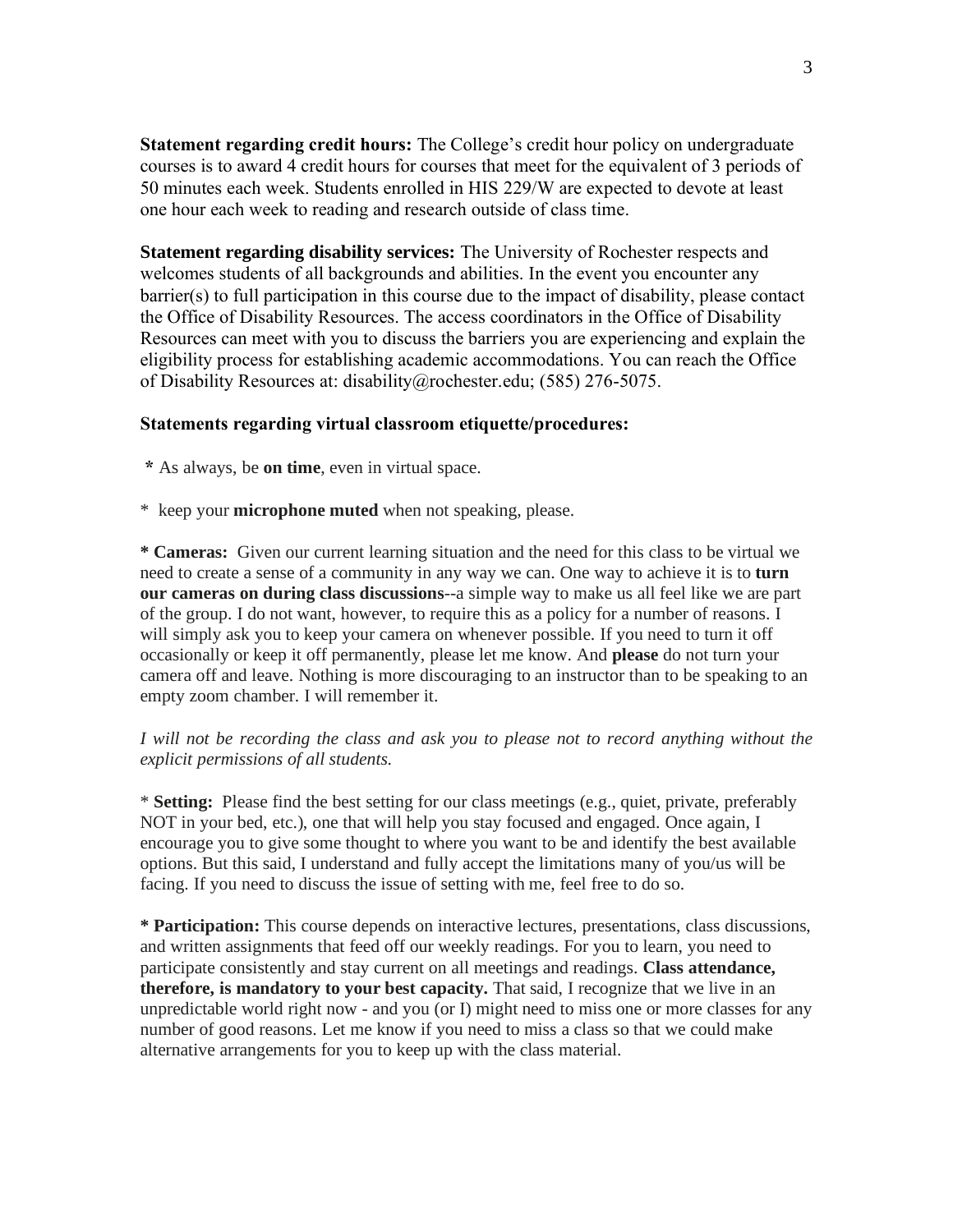### **Class Schedule**

**NB: This is a tentative schedule of class meetings and reading assignments as of the start of the semester. I reserve the right to make adjustments and changes as needed as we go along**

# **Class Zoom Link: https://rochester.zoom.us/j/5852759348**

- February 3: Introduction and Orientation
- February 10: What is Exploration?
	- \* Stewart Weaver, *Exploration: A Very Short Introduction*, ch. 1
	- \* Michael Robinson, ["What is Exploration"](https://timetoeatthedogs.com/2008/06/09/what-is-exploration/) (2008) and ["The Birth of](https://timetoeatthedogs.com/2008/08/12/the-birth-of-exploration/)  [Exploration"](https://timetoeatthedogs.com/2008/08/12/the-birth-of-exploration/) (2008) from ["Time to Eat the Dogs"](https://timetoeatthedogs.com/)

February 17: East Meets West: Medieval Exploration and Travel

- \* Marco Polo, *The Travels* (1298), translated by R. E. Latham (Penguin Classics 1958)—selections TBA (Blackboard)
- \* *The Travels of Ibn Battutah* (ca. 1354), ed. Tim Mackintosh-Smith (Macmillan 2003)—selections TBA (Blackboard)

\* Weaver, *Exploration*, ch. 3

February 24: The Norse Atlantic Saga

- \* *The Vinland Sagas*--selections TBA (Blackboard)
- \* Secondary Text TBA

\* Weaver, *Exploration*, ch. 2

### **March 3: College Study Break: No Class**

March 10: The "Age of Exploration"

- \* Christopher Columbus, *Four Voyages*--selections TBA
- \* Stephen Greenblatt, *Marvelous Possessions: The Wonder of the New World*  (1991), pp. 52-85 (Blackboard)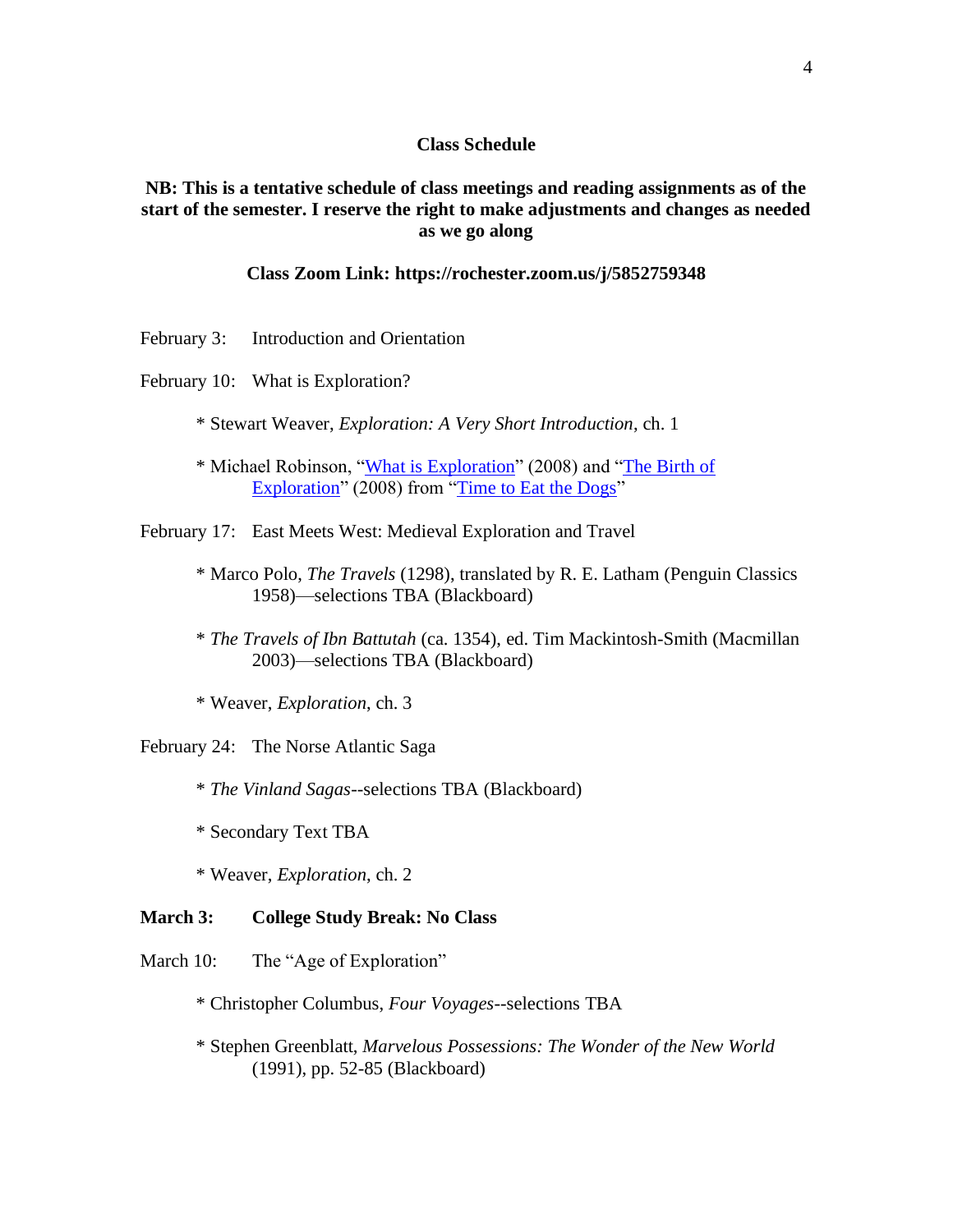\* Weaver, *Exploration*, ch. 4

March 17: Exploration and the Enlightenment

\* James Cook, *The Journals*--selections TBA (Blackboard)

- \* Alexander von Humboldt, *Personal Narrative*--selections TBA
- \* Michael Robinson, ["Why We Need a New History of Exploration,](http://commonplace.online/article/need-new-history-exploration/)" (2009)
- \* Weaver, *Exploration*, ch. 5

March 24: Arctic Dreams

- \* Fridtjof Nansen, *Farthest* North (1897), selections TBA
- \* Barry Lopez, *Arctic Dreams: Imagination and Desire in a Northern Landscape*  (1986)--selections TBA

## **March 31: No Class: Paper Proposal and Bibliography Due**

- April 7: Exploration and Empire
	- \* Primary Text TBA
	- \* Felix Driver, *Geography Militant: Cultures of Exploration and Empire* (2001)- selections TBA
	- \* Weaver, *Exploration*, ch. 6
- April 14: The Last Place on Earth
	- \* Apsley Cherry-Garrard, *The Worst Journey in the* World (1922)--selections TBA
	- \* Michael Robinson, "The Shackleton Syndrome," *Isis* 111 (2020)
	- \* Weaver, *Exploration*, ch. 7

## April 21: Arabian Sands

- \* Freya Stark, *The Valley of the Assassins* (1934)--selections TBA
- \* Wilfred Thesiger, *Arabian Sands* (1959)--selections TBA

April 28: Final Frontiers